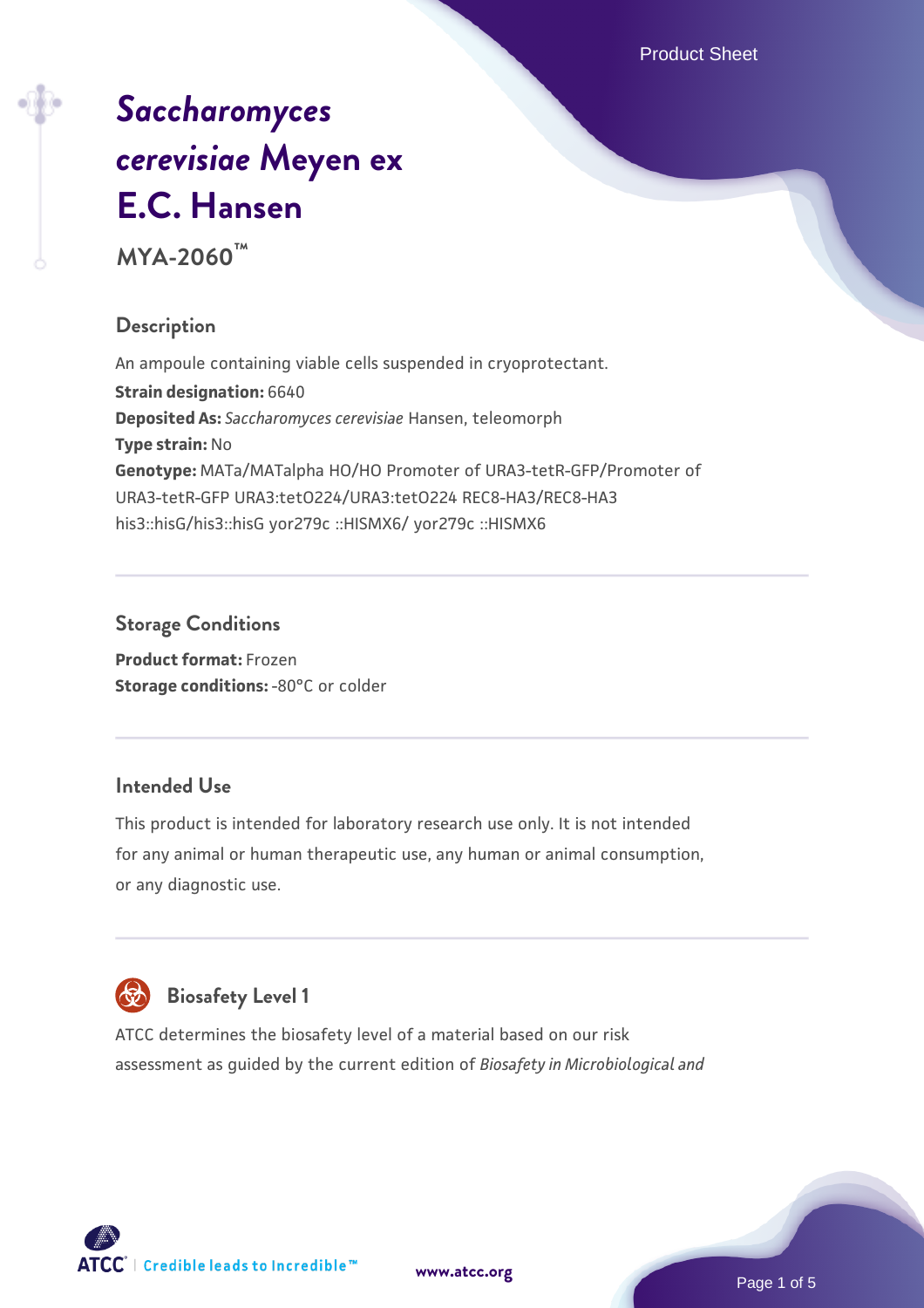#### **[Saccharomyces cerevisiae](https://www.atcc.org/products/mya-2060)** [Meyen ex E.C. Hansen](https://www.atcc.org/products/mya-2060) **MYA-2060**

*Biomedical Laboratories (BMBL)*, U.S. Department of Health and Human Services. It is your responsibility to understand the hazards associated with the material per your organization's policies and procedures as well as any other applicable regulations as enforced by your local or national agencies.

ATCC highly recommends that appropriate personal protective equipment is always used when handling vials. For cultures that require storage in liquid nitrogen, it is important to note that some vials may leak when submersed in liquid nitrogen and will slowly fill with liquid nitrogen. Upon thawing, the conversion of the liquid nitrogen back to its gas phase may result in the vial exploding or blowing off its cap with dangerous force creating flying debris. Unless necessary, ATCC recommends that these cultures be stored in the vapor phase of liquid nitrogen rather than submersed in liquid nitrogen.

## **Certificate of Analysis**

For batch-specific test results, refer to the applicable certificate of analysis that can be found at www.atcc.org.

# **Growth Conditions Medium:**  [ATCC Medium 1245: YEPD](https://www.atcc.org/-/media/product-assets/documents/microbial-media-formulations/1/2/4/5/atcc-medium-1245.pdf?rev=705ca55d1b6f490a808a965d5c072196) **Temperature:** 25°C

#### **Handling Procedures**

**Frozen ampoules** packed in dry ice should either be thawed immediately or



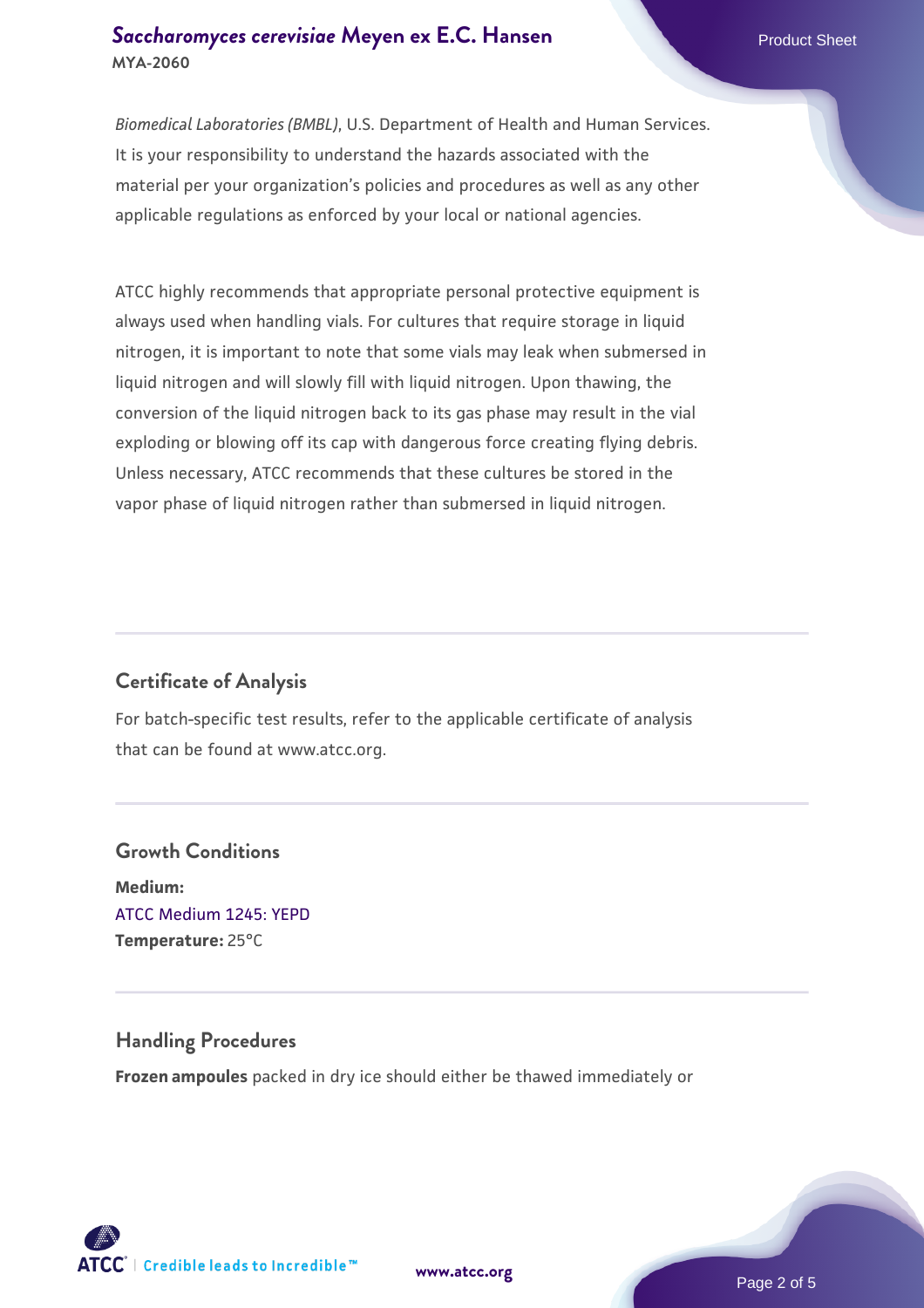#### **[Saccharomyces cerevisiae](https://www.atcc.org/products/mya-2060)** [Meyen ex E.C. Hansen](https://www.atcc.org/products/mya-2060) **MYA-2060**

stored in liquid nitrogen. If liquid nitrogen storage facilities are not available, frozen ampoules may be stored at or below -70°C for approximately one week. **Do not under any circumstance store frozen ampoules at refrigerator freezer temperatures (generally -20°C)**. Storage of frozen material at this temperature will result in the death of the culture.

- 1. To thaw a frozen ampoule, place in a **25°C to 30°C** water bath, until just thawed **(approximately 5 minutes)**. Immerse the ampoule just sufficient to cover the frozen material. Do not agitate the ampoule.
- 2. Immediately after thawing, wipe down ampoule with 70% ethanol and aseptically transfer at least 50 µL (or 2-3 agar cubes) of the content onto a plate or broth with medium recommended.
- 3. Incubate the inoculum/strain at the temperature and conditions recommended.
- 4. Inspect for growth of the inoculum/strain regularly for up to 4 weeks. The time necessary for significant growth will vary from strain to strain.

#### **Material Citation**

If use of this material results in a scientific publication, please cite the material in the following manner: *Saccharomyces cerevisiae* Meyen ex E.C. Hansen (ATCC MYA-2060)

#### **References**

References and other information relating to this material are available at www.atcc.org.

#### **Warranty**

The product is provided 'AS IS' and the viability of ATCC® products is warranted for 30 days from the date of shipment, provided that the customer has stored and handled the product according to the information

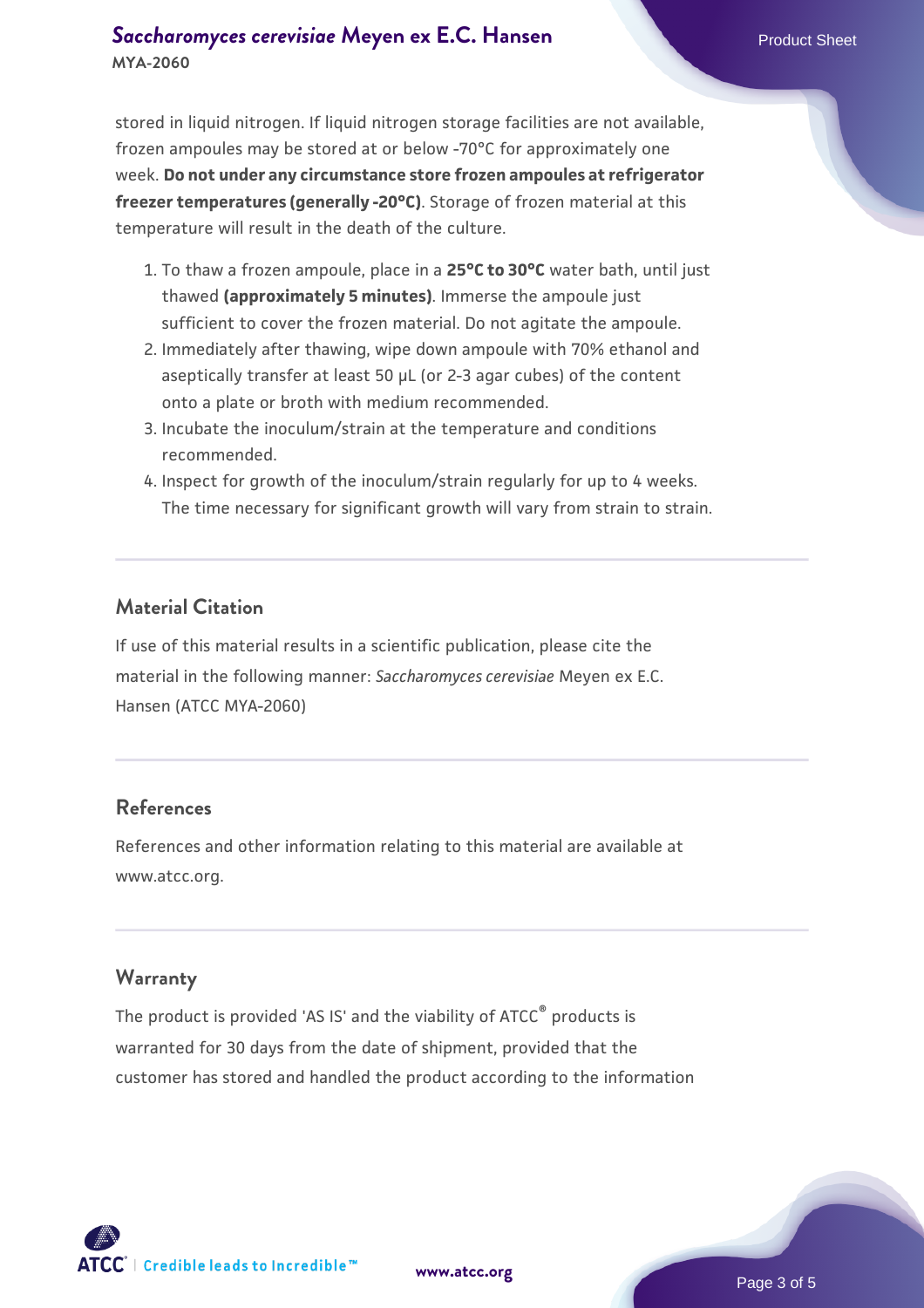## **[Saccharomyces cerevisiae](https://www.atcc.org/products/mya-2060)** [Meyen ex E.C. Hansen](https://www.atcc.org/products/mya-2060) **MYA-2060**

included on the product information sheet, website, and Certificate of Analysis. For living cultures, ATCC lists the media formulation and reagents that have been found to be effective for the product. While other unspecified media and reagents may also produce satisfactory results, a change in the ATCC and/or depositor-recommended protocols may affect the recovery, growth, and/or function of the product. If an alternative medium formulation or reagent is used, the ATCC warranty for viability is no longer valid. Except as expressly set forth herein, no other warranties of any kind are provided, express or implied, including, but not limited to, any implied warranties of merchantability, fitness for a particular purpose, manufacture according to cGMP standards, typicality, safety, accuracy, and/or noninfringement.

#### **Disclaimers**

This product is intended for laboratory research use only. It is not intended for any animal or human therapeutic use, any human or animal consumption, or any diagnostic use. Any proposed commercial use is prohibited without a license from ATCC.

While ATCC uses reasonable efforts to include accurate and up-to-date information on this product sheet, ATCC makes no warranties or representations as to its accuracy. Citations from scientific literature and patents are provided for informational purposes only. ATCC does not warrant that such information has been confirmed to be accurate or complete and the customer bears the sole responsibility of confirming the accuracy and completeness of any such information.

This product is sent on the condition that the customer is responsible for and assumes all risk and responsibility in connection with the receipt, handling, storage, disposal, and use of the ATCC product including without limitation taking all appropriate safety and handling precautions to minimize health or environmental risk. As a condition of receiving the material, the customer agrees that any activity undertaken with the ATCC product and any progeny or modifications will be conducted in compliance with all applicable laws,



**[www.atcc.org](http://www.atcc.org)**

Page 4 of 5